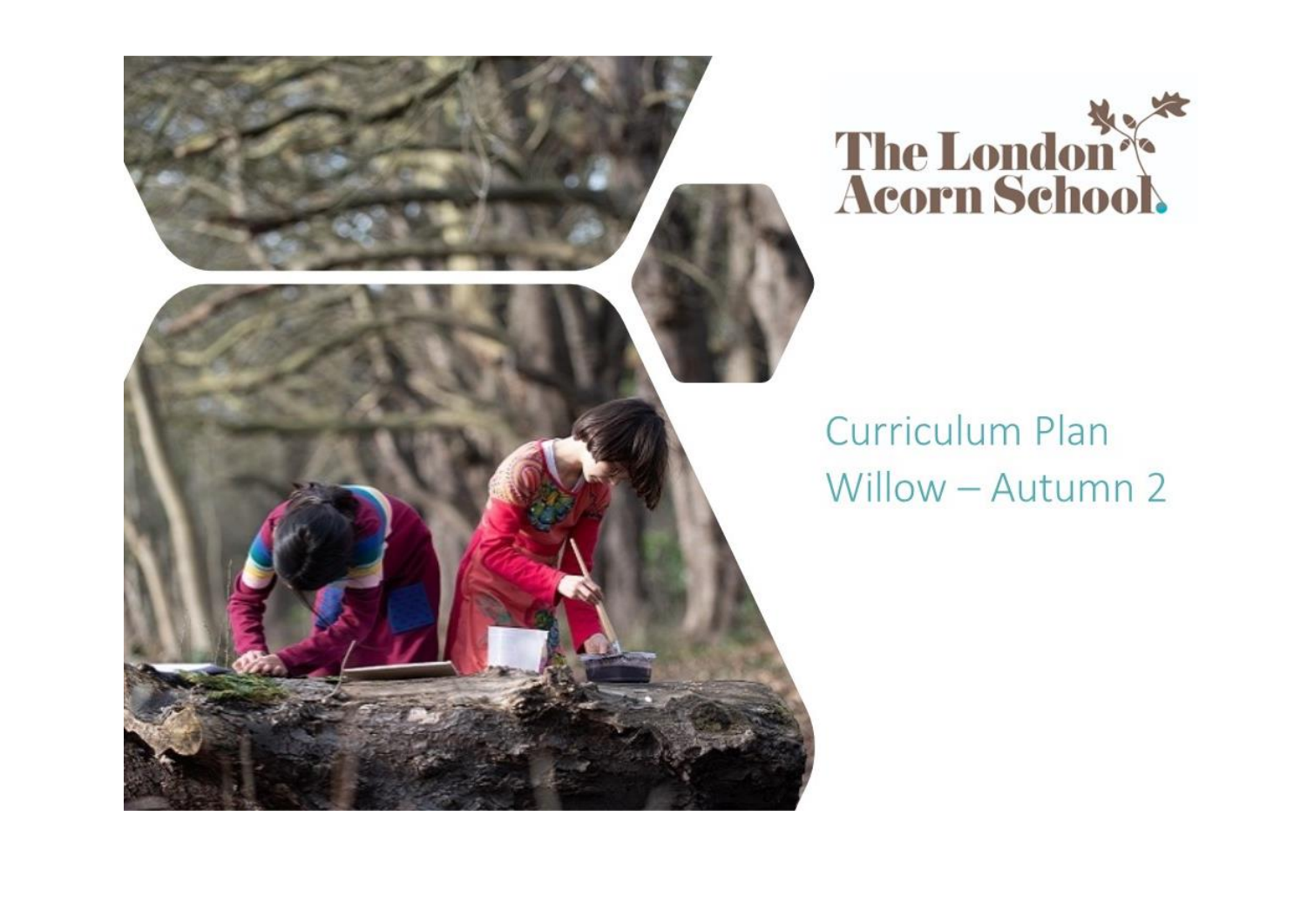## Programmes of Study



Class/ Year Class 1 (year 2) Term Autumn – Second half term

Unit title: Safe Kind Helpful Exploring the three values of TLAS in relation to safety, health and relationship. Literacy Genres: Have you filled your bucket today? Carol McCloud, Tiger comes for Tea Judith Kerr, Naughty Bus Jan and Jake Oke, Once Upon a Dragon- Jean E Pendziwold

## Reading Enhancements

| Literacy | Grammar<br>To read aloud with pace and expression appropriate to the grammar,<br>e.g., pausing at full stops, raising voice for question.<br><b>Writing purpose</b><br>Writing to entertain:<br>Stories (Including re-telling & traditional tales)<br>Descriptions<br>Poetry<br>In character role<br>Writing to inform:<br>Labels, Captions, Lists<br>Recount - First-hand experience<br>Instructions - First-hand experience<br>NCR - Information Leaflet      | <b>Maths</b>      | Identify and represent numbers using objects and pictorial<br>representations including the number line, and use the language of:<br>equal to, more than, less than (fewer), most, least<br>Read and write numbers from 1 to 20 in numerals<br>$\bullet$<br>Use language of ordering e.g. first, second, third<br>$\bullet$<br>• Solve simple one-step problems (in familiar practical contexts, including<br>using quantities) that involve addition and subtraction, using<br>concrete objects and pictorial representations, and missing number<br>problems <i>e.g.</i> $3 + 7$ |
|----------|-----------------------------------------------------------------------------------------------------------------------------------------------------------------------------------------------------------------------------------------------------------------------------------------------------------------------------------------------------------------------------------------------------------------------------------------------------------------|-------------------|------------------------------------------------------------------------------------------------------------------------------------------------------------------------------------------------------------------------------------------------------------------------------------------------------------------------------------------------------------------------------------------------------------------------------------------------------------------------------------------------------------------------------------------------------------------------------------|
| Art      | <b>COLLAGE THROUGH COLOUR</b><br>Explore images by Arcimboldo with fruit and food<br>Use our favourite fruits & vegetables to explore shape and<br>space in our own art<br>Use coloured card to create forms and shapes in the style<br>of Arcimboldo and our own self images<br>Use words of kindness to build the same self-portraits<br>Use cutting, layering and shaping to create an image in the<br>style of Arcimboldo.<br>Handwork- Make beeswax fruits | <b>Humanities</b> | <b>GREAT FIRE OF LONDON</b><br>Know about historical events that are beyond our living memory<br>Ask and answer questions about the past<br>$\bullet$<br>Talk about the key factors that brought about the historical event<br>$\bullet$<br>Place the key events into chronological order<br>Explore the impact of the event on the lives of others<br>Ask and answer questions using a variety of sources<br><b>LOCAL &amp; FAMILIAR PHYSICAL FEATURES</b><br>Use basic geographical vocabulary to refer to school and other<br>familiar features                                 |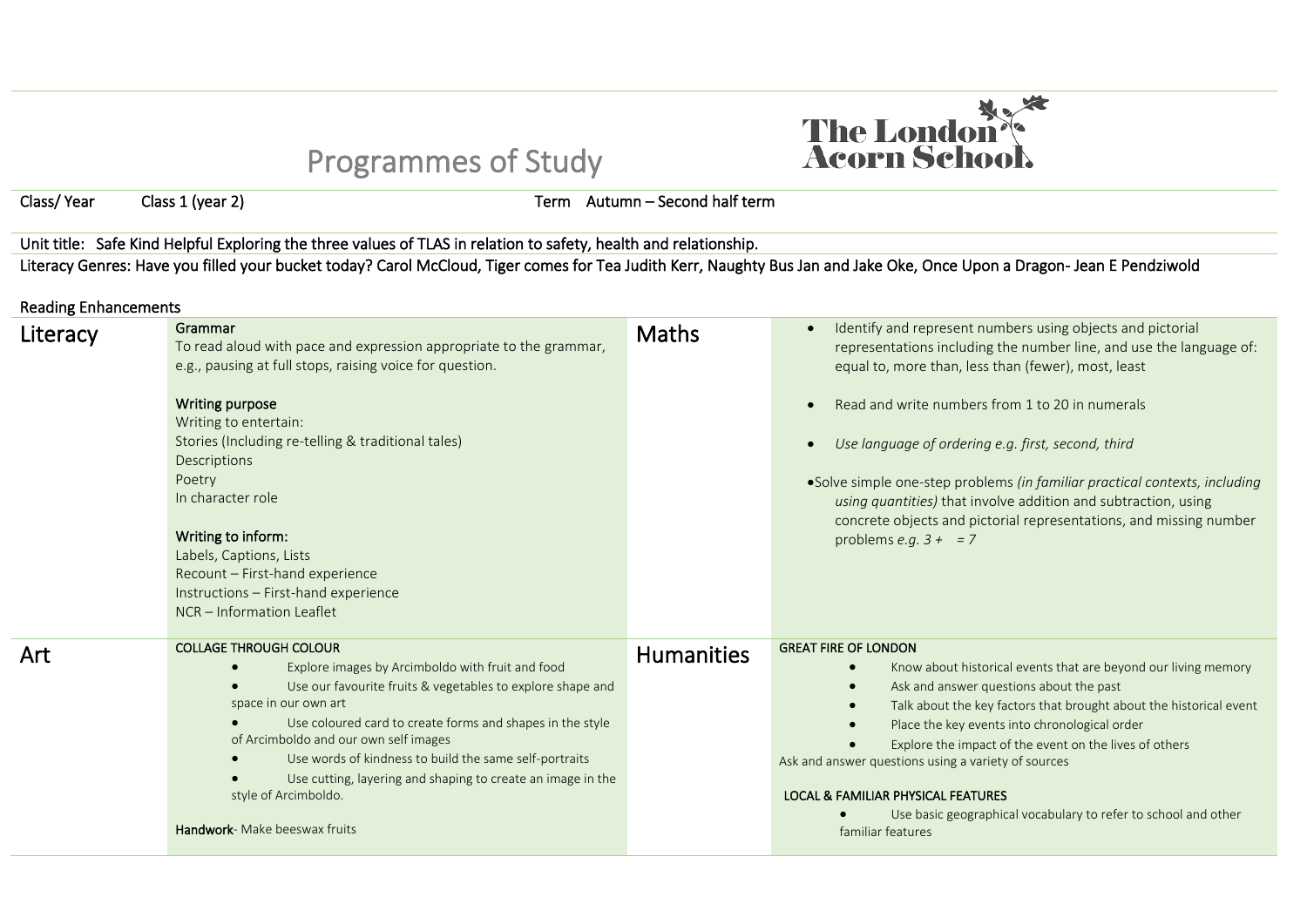|                             |                                                                                                                                                                                                                                                                                                                                                                                                                                                                                                                                                                                                                                                                                                                                                                                                                                                                                                                                                                 |                  | Understand navigation of roads and landmarks within our area<br>$\bullet$<br>(How do we come to school?)<br>Ask and answer questions about the local environment (the rose<br>garden and our homes)<br>Know where they live and what their address is.<br>Safety in and around London<br>Keeping me and my family safe in the park, on public transport and<br>in the home<br>Place knowledge § understand geographical similarities and differences through<br>studying the human and physical geography of a small area of the United Kingdom, and<br>of a small area in a contrasting non-European country |
|-----------------------------|-----------------------------------------------------------------------------------------------------------------------------------------------------------------------------------------------------------------------------------------------------------------------------------------------------------------------------------------------------------------------------------------------------------------------------------------------------------------------------------------------------------------------------------------------------------------------------------------------------------------------------------------------------------------------------------------------------------------------------------------------------------------------------------------------------------------------------------------------------------------------------------------------------------------------------------------------------------------|------------------|---------------------------------------------------------------------------------------------------------------------------------------------------------------------------------------------------------------------------------------------------------------------------------------------------------------------------------------------------------------------------------------------------------------------------------------------------------------------------------------------------------------------------------------------------------------------------------------------------------------|
| Relationships<br>and Health | <b>RELATIONSHIPS</b> using the fairy tales to explore questions to relationship,<br>dynamics and morals.<br>Awareness of feelings Emotional Health -<br>Self-esteem/awareness Children will learn:<br>. How to tell how people are feeling<br>. What 'privacy' means SG Children should:<br>• Be able to show some self-awareness<br>Keeping well and clean<br>Healthy and safe Children will learn:<br>• how some diseases are spread and can be controlled and about the<br>responsibilities they have for their own health and that of others<br>Children should:<br>• know how to keep themselves clean and how to brush their teeth effectively<br>Healthy and safe<br>Feeling unsure<br>Emotional Health Children will learn: • that household products, including<br>medicines, can be harmful if not used properly • about feeling worried • about<br>their right to keep things some 'private' SG Children should: • know how to<br>protect themselves | Forest<br>School | The Old Apple Tree Man story: Kindness, food webs, structure of flowering plants.<br>Wassail Song. Using all senses in the woods, with leaf art, wild foraging, making tripod<br>shelters (lavvu). Reflection: what makes me happy in FS? Empathy with non-human:<br>understand/discuss hibernation.                                                                                                                                                                                                                                                                                                          |